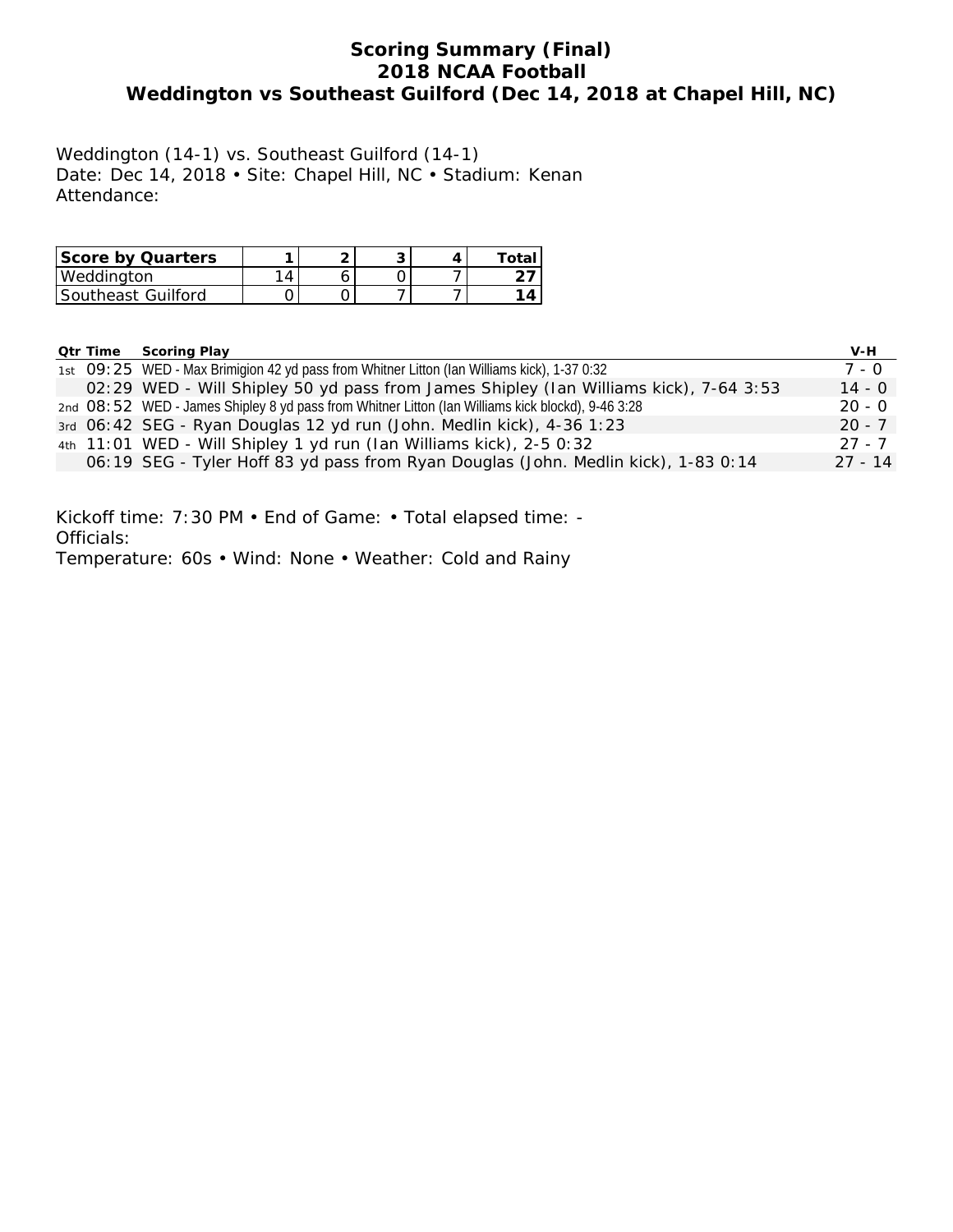# **Team Statistics (Final) 2018 NCAA Football Weddington vs Southeast Guilford (Dec 14, 2018 at Chapel Hill, NC)**

|                                | <b>WED</b>     | <b>SEG</b>     |
|--------------------------------|----------------|----------------|
| <b>FIRST DOWNS</b>             | 15             | 11             |
| Rushing                        | $\overline{2}$ | 8              |
| Passing                        | 12             | 3              |
| Penalty                        | 1              | $\overline{O}$ |
| <b>NET YARDS RUSHING</b>       | 40             | 127            |
| <b>Rushing Attempts</b>        | 38             | 33             |
| Average Per Rush               | 1.1            | 3.8            |
| Rushing Touchdowns             | $\mathbf{1}$   | 1              |
| <b>Yards Gained Rushing</b>    | 87             | 139            |
| Yards Lost Rushing             | 47             | 12             |
| <b>NET YARDS PASSING</b>       | 222            | 126            |
| Completions-Attempts-Int       | $13 - 19 - 1$  | $5 - 21 - 3$   |
| Average Per Attempt            | 11.7           | 6.0            |
| Average Per Completion         | 17.1           | 25.2           |
| Passing Touchdowns             | 3              | 1              |
| <b>TOTAL OFFENSE YARDS</b>     | 262            | 253            |
| Total offense plays            | 57             | 54             |
| Average Gain Per Play          | 4.6            | 4.7            |
| Fumbles: Number-Lost           | $4 - 4$        | 0-0            |
| Penalties: Number-Yards        | $6 - 39$       | $11 - 58$      |
| PUNTS-YARDS                    | $3 - 79$       | $7 - 211$      |
| Average Yards Per Punt         | 26.3           | 30.1           |
| Net Yards Per Punt             | 26.3           | 23.4           |
| Inside 20                      | 2              | 0              |
| $50+Yards$                     | 0              | 0              |
| Touchbacks                     | $\overline{O}$ | 0              |
| Fair catch                     | 0              | 1              |
| KICKOFFS-YARDS                 | 5-295          | $2 - 68$       |
| Average Yards Per Kickoff      | 59.0           | 34.0           |
| Net Yards Per Kickoff          | 39.0           | 32.5           |
| Touchbacks                     | 5              | 0              |
| Fair Catch Yards               | 0              | 0              |
| Punt returns: Number-Yards-TD  | $4 - 47 - 0$   | $1 - 0 - 0$    |
| Average Per Return             | 11.8           | 0.0            |
| Kickoff returns: Number-Yds-TD | $1 - 3 - 0$    | $0 - 0 - 0$    |
| Average Per Return             | 3.0            | 0.0            |
| Interceptions: Number-Yds-TD   | 3-71-0         | 1-0-0          |
| Fumble Returns: Number-Yds-TD  | $0 - 0 - 0$    | $0 - 0 - 0$    |
| Miscellaneous Yards            | 0              | Ο              |
| Possession Time                | 22:14          | 25:46          |
| 1st Quarter                    | 4:45           | 7:15           |
| 2nd Quarter                    | 4:22           | 7:38           |
| 3rd Quarter                    | 4:31           | 7:29           |
| 4th Quarter                    | 8:36           | 3:24           |
| <b>Third-Down Conversions</b>  | 7 of 10        | 5 of 15        |
| <b>Fourth-Down Conversions</b> | 0 of 0         | 1 of 1         |
| Red-Zone Scores-Chances        | $2 - 2$        | 1-1            |
| Touchdowns                     | $2 - 2$        | $1 - 1$        |
| Field goals                    | $0 - 2$        | $0 - 1$        |
| Sacks By: Number-Yards         | $1 - 4$        | $2 - 16$       |
| <b>PAT Kicks</b>               | $3 - 4$        | $2 - 2$        |
| <b>Field Goals</b>             | $0-0$          | 0-1            |
| Points off turnovers           | 7              | 7              |
|                                |                |                |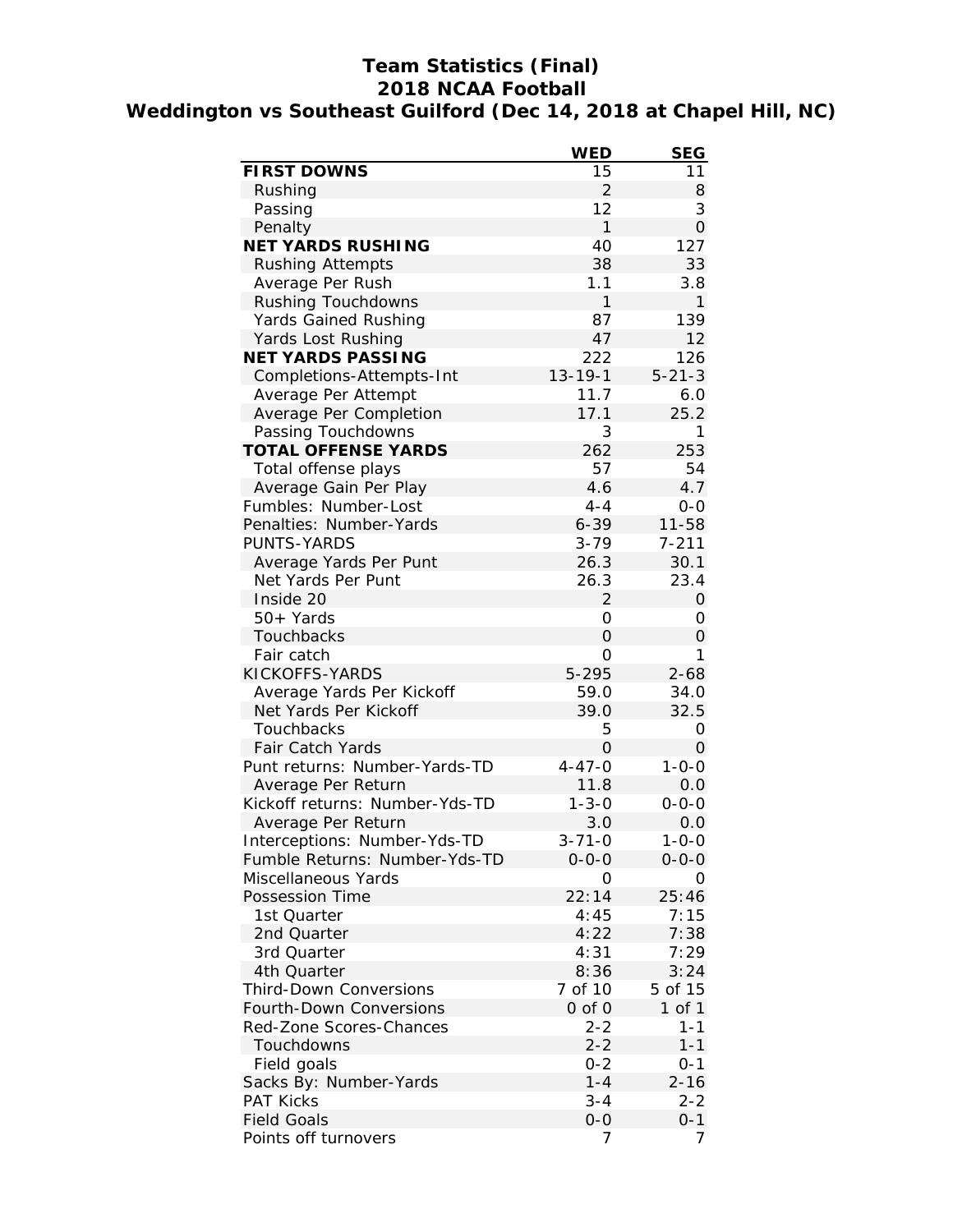# **Individual Statistics (Final) 2018 NCAA Football Weddington vs Southeast Guilford (Dec 14, 2018 at Chapel Hill, NC)**

| Rushing               | No. Gain Loss<br><b>Net</b><br>TD<br>Lg<br>Avg                                                            | <b>Rushing</b>      | Net TD<br>No. Gain Loss<br>Avg<br>Lq                                                                                    |
|-----------------------|-----------------------------------------------------------------------------------------------------------|---------------------|-------------------------------------------------------------------------------------------------------------------------|
| <b>Will Shipley</b>   | $\overline{12}$<br>$\overline{52}$<br>3<br>49<br>1<br>30<br>4.1                                           | Ryan Douglas        | 19<br>93<br>7<br>86<br>17<br>1<br>4.5                                                                                   |
| James Shipley         | 3<br>5<br>5<br>3<br>0<br>0<br>1.7                                                                         | Jalen Fairley       | 25<br>5<br>13<br>5<br>20<br>0<br>4.0                                                                                    |
| Wayne Dixie           | $\overline{2}$<br>18<br>30<br>28<br>9<br>0<br>0.1                                                         | Chad Stephens       | 6<br>17<br>$\Omega$<br>17<br>$\overline{7}$<br>2.8<br>0                                                                 |
| WED Team              | 3<br>0<br>0<br>0<br>0<br>0<br>0.0                                                                         | <b>Braxton King</b> | $\overline{2}$<br>3<br>$\overline{2}$<br>3<br>0<br>0<br>1.5                                                             |
| <b>Whitner Litton</b> | 2<br>0<br>0<br>$-8.0$<br>16<br>$-16$<br>0                                                                 | Adam Douglas        | 1<br>1<br>0<br>1<br>1<br>1.0<br>0                                                                                       |
| Totals                | 38<br>47<br>87<br>40<br>1<br>30<br>1.1                                                                    | Totals              | 33<br>12<br>127<br>3.8<br>139<br>1<br>17                                                                                |
| Passing               | $C - A - I$<br>Yds<br><b>TD Long Sack</b>                                                                 | Passing             | $C - A - I$<br>Yds TD Long Sack                                                                                         |
| Whitner Litton        | $12 - 18 - 1$<br>172<br>2<br>42<br>2                                                                      | Ryan Douglas        | $5 - 21 - 3$<br>126<br>1<br>83<br>1                                                                                     |
| James Shipley         | 50<br>1<br>50<br>0<br>$1 - 1 - 0$                                                                         | Totals              | 126<br>$\mathbf{1}$<br>$5 - 21 - 3$<br>83<br>1                                                                          |
| Totals                | 3<br>50<br>$\overline{2}$<br>$13 - 19 - 1$<br>222                                                         |                     |                                                                                                                         |
| Receiving             | Yards<br>TD<br>No.<br>Long                                                                                | Receiving           | No. Yards<br>TD<br>Long                                                                                                 |
| James Shipley         | 113<br>10<br>1<br>23                                                                                      | Adam Douglas        | 22<br>2<br>0<br>12                                                                                                      |
| Will Shipley          | 1<br>50<br>1<br>50                                                                                        | <b>Tyler Hoff</b>   | 83<br>$\mathbf{1}$<br>83<br>1                                                                                           |
| Max Brimigion         | 1<br>42<br>1<br>42                                                                                        | Jalen Stockham      | 1<br>14<br>0<br>14                                                                                                      |
| Eamon Murphy          | 17<br>0<br>17<br>1                                                                                        | Zavier Byrd         | 1<br>7<br>0<br>7                                                                                                        |
| Totals                | 3<br>13<br>222<br>50                                                                                      | Totals              | 5<br>126<br>1<br>83                                                                                                     |
| Punting               | No.<br>Yds<br>Avg Long In20<br>ΤВ                                                                         | Punting             | No.<br>Avg Long In20<br>TВ<br>Yds                                                                                       |
| Ian Williams          | 3<br>79<br>26.3<br>$\overline{c}$<br>37<br>$\mathsf{O}\xspace$                                            | <b>Braxton King</b> | 211<br>30.1<br>7<br>42<br>0<br>$\overline{0}$                                                                           |
| Totals                | 3<br>$\overline{79}$<br>$\overline{37}$<br>$\overline{2}$<br>26.3<br>$\Omega$                             | Totals              | $\overline{7}$<br>$\overline{0}$<br>211<br>30.1<br>$\Omega$<br>42                                                       |
|                       | Punt<br><b>Kickoff</b><br>Intercept                                                                       |                     | Punt<br><b>Kickoff</b><br>Intercept                                                                                     |
| <b>Returns</b>        | Lg No Yds<br>Lg No Yds<br>No Yds<br>Lg                                                                    | <b>Returns</b>      | Lg No Yds<br>Lg No Yds<br>No Yds<br>Lg                                                                                  |
| James Shipley         | 31<br>37<br>3<br>11<br>0<br>0<br>$\mathsf{O}\xspace$<br>$\mathbf{1}$<br>37                                | Tony Graham         | 1<br>$\Omega$<br>$\Omega$<br>$\Omega$<br>$\Omega$<br>$\Omega$<br>$\Omega$<br>0<br>0                                     |
| <b>Bryson Parker</b>  | 0<br>$\mathbf{O}$<br>1<br>16<br>16<br>0<br>$\circ$<br>0<br>0                                              | Quan. Mansfield     | 0<br>$\overline{0}$<br>0<br>$\overline{0}$<br>$\overline{O}$<br>0<br>0<br>1<br>0                                        |
| Max Brimigion         | $\mathbf 0$<br>$\mathbf 0$<br>$\mathbf 0$<br>$\mathbf 0$<br>0<br>$\mathbf{1}$<br>$\overline{4}$<br>4<br>0 | Totals              | $\overline{0}$<br>$\overline{0}$<br>$\mathbf{1}$<br>$\Omega$<br>$\overline{0}$<br>$\Omega$<br>$\Omega$<br>$\Omega$<br>1 |
| Eamon Murphy          | $\mathsf O$<br>$\mathbf{O}$<br>$\mathbf{O}$<br>$\mathbf 0$<br>$\mathbf{1}$<br>0<br>0<br>30<br>30          |                     |                                                                                                                         |
| Jackson McClain       | 3<br>3<br>$\circ$<br>0<br>0<br>0<br>0<br>0<br>1                                                           |                     |                                                                                                                         |
| Totals                | $\overline{3}$<br>$\overline{\mathcal{A}}$<br>3<br>3<br>47<br>37<br>16<br>$\mathbf{1}$<br>71              |                     |                                                                                                                         |
| Field goals           | Time<br>Dist<br>Qtr<br>Result                                                                             | <b>Field goals</b>  | Time<br>Qtr<br>Dist<br>Result                                                                                           |
|                       |                                                                                                           | John, Medlin        | 2 <sub>nd</sub><br>00:00<br>44 yards<br>Missed                                                                          |
| <b>Kickoffs</b>       | No. Yards<br>ΤВ<br>$\overline{OB}$<br>Avg                                                                 | <b>Kickoffs</b>     | <b>OB</b><br>Yards<br>ΤВ<br>No.<br>Avq                                                                                  |
| Ian Williams          | 5<br>5<br>295<br>59.0<br>$\Omega$                                                                         | Joseph Lowes        | 47<br>47.0<br>$\mathsf{O}\xspace$<br>0<br>1                                                                             |
|                       |                                                                                                           | John. Medlin        | $\mathbf 0$<br>1<br>21<br>21.0<br>0                                                                                     |
| All-purpose           | KR<br><b>PR</b><br>ΙR<br>Run<br><b>Rcv</b><br>Total                                                       | All-purpose         | <b>PR</b><br>IR.<br><b>Total</b><br>Run Rcv<br>KR                                                                       |
| James Shipley         | $\mathsf{O}$<br>31<br>37<br>5<br>113<br>186                                                               | Ryan Douglas        | $\Omega$<br>86<br>0<br>O<br>0<br>86                                                                                     |
| Will Shipley          | 49<br>50<br>0<br>99<br>0<br>0                                                                             | <b>Tyler Hoff</b>   | 83<br>O<br>0<br>0<br>83<br>0                                                                                            |
| Eamon Murphy          | 17<br>0<br>30<br>47<br>0<br>0                                                                             | Adam Douglas        | 22<br>$\mathbf{1}$<br>$\Omega$<br>$\Omega$<br>23<br>0                                                                   |
| Max Brimigion         | 42<br>O<br>$\Omega$<br>$\Omega$<br>4<br>46                                                                | Jalen Fairley       | 20<br>$\Omega$<br>O<br>0<br>O<br>20                                                                                     |

FUMBLES: Weddington-Wayne Dixie 2-2; Will Shipley 1-1; James Shipley 1-1. Southeast Guilford-None.

# Weddington **Southeast Guilford**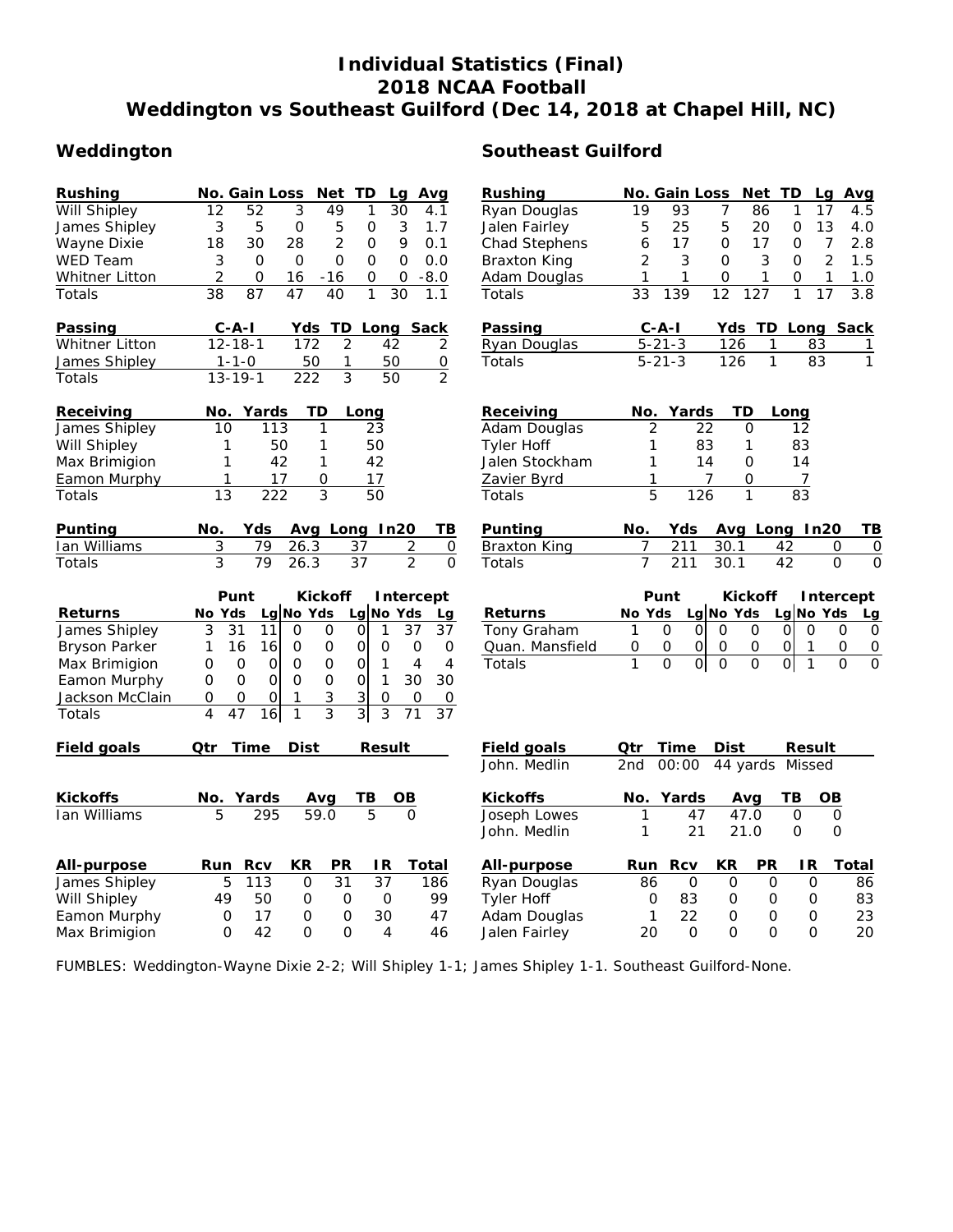### **Defensive Statistics (Final) 2018 NCAA Football Weddington vs Southeast Guilford (Dec 14, 2018 at Chapel Hill, NC)**

| # | Weddington        | <b>Solo</b>   |               |      | <b>Ast Total Sacks-Yds</b> | <b>TFL-Yds</b>           |                          | FF FR-Yds                | Int-Yds                  | BrUp Blks                |          | <b>QBH</b>  |
|---|-------------------|---------------|---------------|------|----------------------------|--------------------------|--------------------------|--------------------------|--------------------------|--------------------------|----------|-------------|
| 6 | Eamon Murphy      |               | 4             | 9.0  |                            |                          |                          |                          | $1 - 30$                 |                          |          |             |
|   | 51 Alec Mock      | 4             |               | 4.5  | $\overline{\phantom{0}}$   | $1.0 - 2$                | $\overline{\phantom{a}}$ |                          |                          |                          |          |             |
|   | 1 Bryson Parker   | 3             | $\Omega$      | 3.0  | $\overline{\phantom{a}}$   |                          |                          |                          |                          |                          |          |             |
|   | 16 James Shipley  | 3             | $\Omega$      | 3.0  | $\overline{\phantom{a}}$   | $\overline{\phantom{0}}$ | $\overline{\phantom{a}}$ | $\overline{\phantom{a}}$ | $1 - 37$                 | $\overline{\phantom{a}}$ |          |             |
|   | 44 Joe Zovistoski | 2             |               | 2.5  | ÷                          | $1.0 - 1$                |                          |                          |                          |                          |          |             |
|   | 10 Ryan Goldstein | $\mathcal{P}$ |               | 2.5  | $\overline{\phantom{0}}$   | $1.0 - 5$                | $\overline{\phantom{a}}$ | $\overline{\phantom{a}}$ | $\overline{\phantom{0}}$ | $\overline{\phantom{a}}$ |          |             |
|   | 52 R. Watterson   |               | $\Omega$      | 2.0  |                            |                          |                          |                          |                          |                          |          |             |
|   | 4 Jared Papke     |               | $\mathcal{P}$ | 2.0  |                            |                          |                          |                          |                          |                          |          |             |
| 9 | Will Shipley      |               |               | 1.5  |                            |                          |                          |                          |                          |                          |          |             |
|   | 33 Trey Alsbrooks |               |               | 1.5  | $1.0 - 4$                  | $1.0 - 4$                | $\overline{\phantom{a}}$ |                          | $\overline{\phantom{0}}$ |                          |          |             |
|   | 34 Jay Terrano    |               |               | 1.5  |                            |                          |                          |                          |                          |                          |          |             |
|   | 67 Jake Wallace   | $\Omega$      | 2             | 1.0  | $\overline{\phantom{0}}$   |                          | -                        | -                        |                          |                          |          |             |
| 2 | Max Brimigion     | 0             | $\Omega$      | 0.0  | -                          |                          |                          |                          | 1-4                      |                          |          |             |
|   | Totals            | 27            | 14            | 34.0 | $1.0 - 4$                  | $4.0 - 12$               | $\Omega$                 | $0 - 0$                  | $3 - 71$                 |                          | $\Omega$ | $\mathbf 0$ |

| # | <b>Southeast Guilford</b> | Solo          |               |      | <b>Ast Total Sacks-Yds</b> | <b>TFL-Yds</b> |               | FF FR-Yds | Int-Yds                  | BrUp                     | <b>Blks</b> | <b>QBH</b> |
|---|---------------------------|---------------|---------------|------|----------------------------|----------------|---------------|-----------|--------------------------|--------------------------|-------------|------------|
|   | 11 Jalen Stockham         | 12            |               | 12.5 |                            |                |               |           |                          |                          |             |            |
|   | 55 Quan. Mansfield        | 4             | 4             | 6.0  | $1.0 - 7$                  | $1.5 - 8$      |               |           | $1 - 0$                  | $\overline{\phantom{0}}$ |             |            |
|   | 3 Chad Stephens           | 4             | 2             | 5.0  |                            | $0.5 - 1$      |               |           |                          |                          |             |            |
|   | 5 Justin Fleming          | 4             | $\mathcal{L}$ | 5.0  |                            | $1.0 - 3$      |               | 1-0       | $\overline{\phantom{0}}$ |                          |             |            |
|   | 51 Brett Shreve           | 3             | $\mathcal{P}$ | 4.0  |                            | $1.0 - 3$      |               |           |                          |                          |             |            |
|   | 2 Kyree Burns             | 3             |               | 3.5  | $\overline{a}$             | $\sim$         |               |           |                          |                          |             |            |
|   | 10 Braxton King           | $\mathcal{P}$ | 3             | 3.5  | $1.0 - 9$                  | $2.0 - 14$     |               |           |                          |                          |             |            |
|   | 78 Vaughn Neal            |               | $\mathcal{P}$ | 2.0  |                            | $1.0 - 1$      |               |           |                          |                          |             |            |
| 9 | Zavier Byrd               |               |               | 1.5  |                            |                |               |           |                          |                          |             |            |
|   | 6 Marcus Thompson         |               | $\Omega$      | 1.0  |                            |                |               |           |                          |                          |             |            |
|   | 71 Ruben Thrasher         |               | $\Omega$      | 1.0  |                            |                |               |           |                          |                          |             |            |
|   | 76 Jake Rapp              |               | $\Omega$      | 1.0  |                            |                |               |           |                          |                          |             |            |
|   | <b>SEG Team</b>           | 0             | $\Omega$      | 0.0  |                            |                |               | $3-0$     |                          |                          |             |            |
|   | Totals                    | 37            | 18            | 46.0 | $2.0 - 16$                 | $7.0 - 30$     | $\mathcal{P}$ | $4 - 0$   | 1-0                      |                          |             | O          |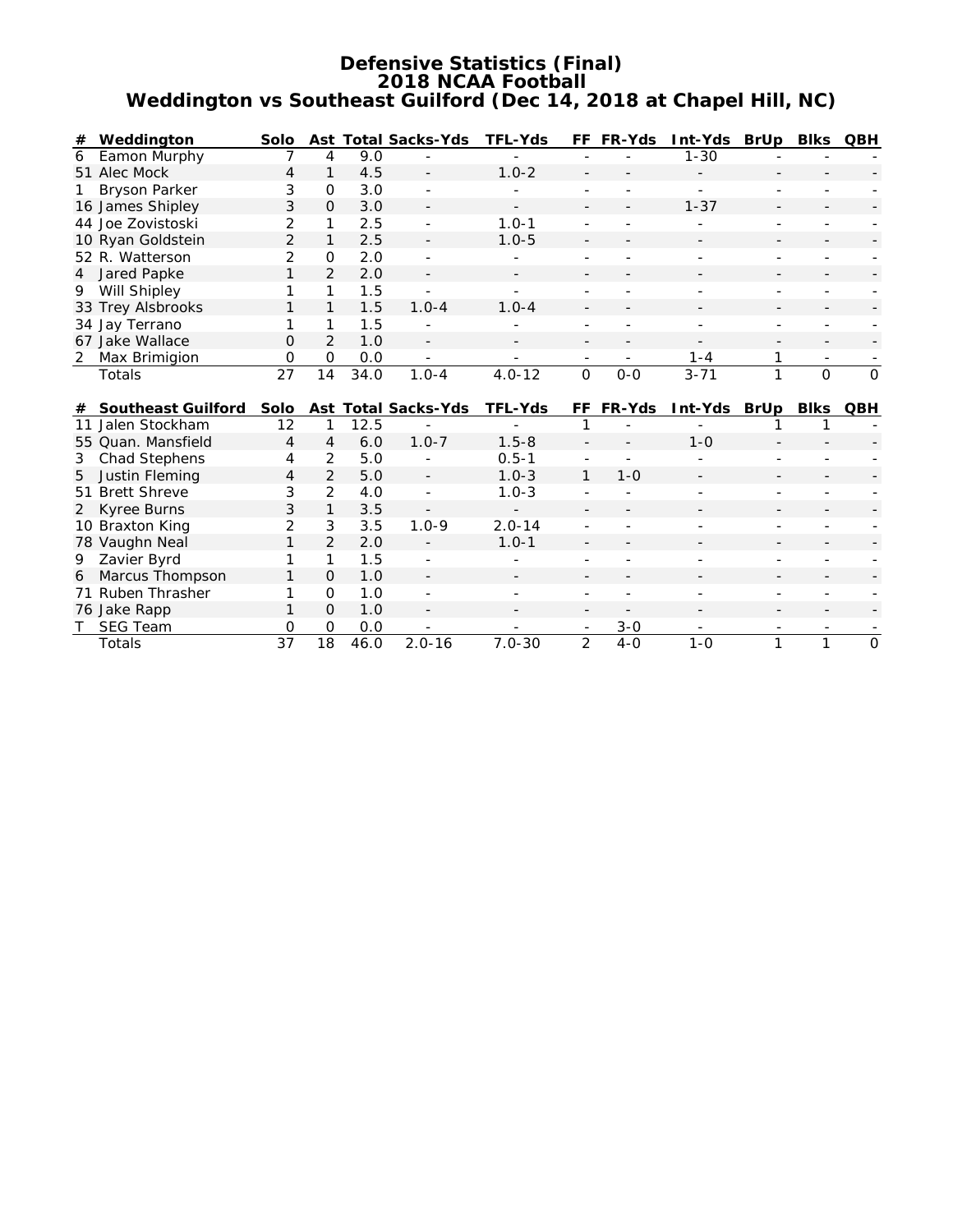# **Drive Chart (By Team) (Final) 2018 NCAA Football Weddington vs Southeast Guilford (Dec 14, 2018 at Chapel Hill, NC)**

|            |                 |                 | <b>Drive Started</b> |              |                 | <b>Drive Ended</b> | Consumed        |                                     |      |
|------------|-----------------|-----------------|----------------------|--------------|-----------------|--------------------|-----------------|-------------------------------------|------|
| Team       | Qtr             | <b>Spot</b>     | Time                 | Obtained     | Spot            | Time               | <b>How lost</b> | - Yds<br>ΡI                         | TOP  |
| <b>WED</b> | 1st             | S37             | 09:57                | Punt         | <b>S00</b>      | 09:25              | *TOUCHDOWN      | 37<br>$\blacksquare$                | 0:32 |
| <b>WED</b> |                 | W36             | 06:22                | Punt         | SOO             | 02:29              | *TOUCHDOWN      | 7 - 64                              | 3:53 |
| <b>WED</b> |                 | S46             | 00:20                | Punt         | <b>S00</b>      | 08:52              | *TOUCHDOWN      | 9<br>46<br>$\sim$                   | 3:28 |
| <b>WED</b> | 2 <sub>nd</sub> | <b>S39</b>      | 07:14                | Punt         | S <sub>29</sub> | 06:00              | Interception    | $4 - 10$                            | 1:14 |
| <b>WED</b> |                 | W <sub>20</sub> | 00:00                | Missed FG    | W <sub>20</sub> | 00:00              | End of half     | $4 - 0$                             | 0:00 |
| <b>WED</b> | 3rd             | W34             | 00:00                | Punt         | W36             | 08:05              | Fumble          | $0 - 2$                             | 0:00 |
| <b>WED</b> |                 | W39             | 06:40                | Kickoff      | S46             | 05:16              | Fumble          | $-15$<br>3                          | 1:24 |
| <b>WED</b> |                 | W <sub>22</sub> | 03:05                | Punt         | S33             | 11:48              | Fumble          | $8 - 45$                            | 3:17 |
| <b>WED</b> | 4th             | S <sub>05</sub> | 11:33                | Interception | <b>S00</b>      | 11:01              | *TOUCHDOWN      | $2 - 5$                             | 0:32 |
| <b>WED</b> |                 | W39             | 09:38                | Punt         | <b>S49</b>      | 06:33              | Punt            | 7 - 12                              | 3:05 |
| <b>WED</b> |                 | <b>W08</b>      | 06:03                | Kickoff      | S41             | 02:13              | Punt            | $-51$<br>8                          | 3:50 |
| <b>WED</b> |                 | S <sub>09</sub> | 01:56                | Interception | S31             | 01:56              | Fumble          | $2 - (22)$                          | 0:00 |
| <b>WED</b> |                 | S39             | 00:41                | Interception | S39             | 00:00              | End of half     | $\mathcal{P}$<br>$\Omega$<br>$\sim$ | 0:41 |

|                        | 1st     | 2nd     | 3rd     | 4th     | 1st     | 2nd   |          |
|------------------------|---------|---------|---------|---------|---------|-------|----------|
| Weddington             | Qtr     | Otr     | Otr     | Otr     | Half    | Half  | Total    |
| Time of possession     | 04:45   | 04:22   | 04:31   | 08:36   | 09:07   | 13:07 | 22:14    |
| 3rd down conversions   | 1-1     | $3 - 3$ | $1 - 2$ | $2 - 4$ | $4 - 4$ | $3-6$ | $7 - 10$ |
| Average field position | S49     | S39     | W30     | W50     | S47     | W44   | W47      |
| 4th down conversions   | $0 - 0$ | 0-0     | $O-O$   | $0 - 0$ | $0 - 0$ | 0-0   | 0-0      |

|            |                 |                 | <b>Drive Started</b> |                 |                 | <b>Drive Ended</b> | Consumed        |                                     |            |
|------------|-----------------|-----------------|----------------------|-----------------|-----------------|--------------------|-----------------|-------------------------------------|------------|
| Team       | Qtr             | Spot            | Time                 | <b>Obtained</b> | Spot            | Time               | <b>How lost</b> | - Yds<br>ΡI                         | <b>TOP</b> |
| <b>SEG</b> | 1st             | S20             | 12:00                | Kickoff         | S26             | 09:57              | Punt            | 4<br>6<br>$\overline{\phantom{a}}$  | 2:03       |
| <b>SEG</b> |                 | S <sub>20</sub> | 09:25                | Kickoff         | S <sub>50</sub> | 06:22              | Punt            | 7 - 30                              | 3:03       |
| <b>SEG</b> |                 | S <sub>20</sub> | 02:29                | Kickoff         | S <sub>10</sub> | 00:20              | Punt            | 3<br>(10)                           | 2:09       |
| <b>SEG</b> | 2 <sub>nd</sub> | S <sub>20</sub> | 08:52                | Kickoff         | S <sub>17</sub> | 07:14              | Punt            | (3)<br>3                            | 1:38       |
| <b>SEG</b> |                 | S36             | 06:00                | Interception    | W27             | 00:00              | Missed FG       | 37<br>14<br>$\sim$                  | 6:00       |
| <b>SEG</b> | 3rd             | S14             | 09:53                | Punt            | S34             | 08:05              | Punt            | $5 - 20$                            | 1:48       |
| <b>SEG</b> |                 | W36             | 08:05                | Fumble          | W <sub>00</sub> | 06:42              | *TOUCHDOWN      | 4 - 36                              | 1:23       |
| <b>SEG</b> |                 | S46             | 05:16                | Fumble          | W48             | 03:05              | Punt            | 3<br>- 6                            | 2:11       |
| <b>SEG</b> | 4th             | S <sub>33</sub> | 11:48                | Fumble          | S28             | 11:33              | Interception    | (5)                                 | 0:15       |
| <b>SEG</b> |                 | S <sub>20</sub> | 11:01                | Kickoff         | S36             | 09:38              | Punt            | $5 -$<br>16                         | 1:23       |
| <b>SEG</b> |                 | S <sub>17</sub> | 06:33                | Punt            | W <sub>00</sub> | 06:19              | *TOUCHDOWN      | 83<br>$\overline{\phantom{0}}$      | 0:14       |
| <b>SEG</b> |                 | S31             | 02:13                | Punt            | S31             | 01:56              | Interception    | $-0$                                | 0:17       |
| <b>SEG</b> |                 | S31             | 01:56                | Fumble          | S43             | 00:41              | Interception    | 12<br>4<br>$\overline{\phantom{a}}$ | 1:15       |

|                           | 1st     | 2nd     | 3rd     | 4th             | 1st              | 2nd     |                 |
|---------------------------|---------|---------|---------|-----------------|------------------|---------|-----------------|
| <b>Southeast Guilford</b> | Otr     | Otr     | Otr     | Otr             | Half             | Half    | Total           |
| Time of possession        | 07:15   | 07:38   | 07:29   | 03:24           | 14:53            | 10:53   | 25:46           |
| 3rd down conversions      | $1 - 5$ | $2 - 5$ | $1 - 3$ | $1 - 2$         | $3 - 10$         | $2 - 5$ | $5 - 15$        |
| Average field position    | S20     | S28     | S41     | S <sub>26</sub> | S <sub>2</sub> 3 | S32     | S <sub>28</sub> |
| 4th down conversions      | $O-O$   | 1 - 1   | ი-ი     | $O-O$           | 1 - 1            | 0-0     | $1 - 1$         |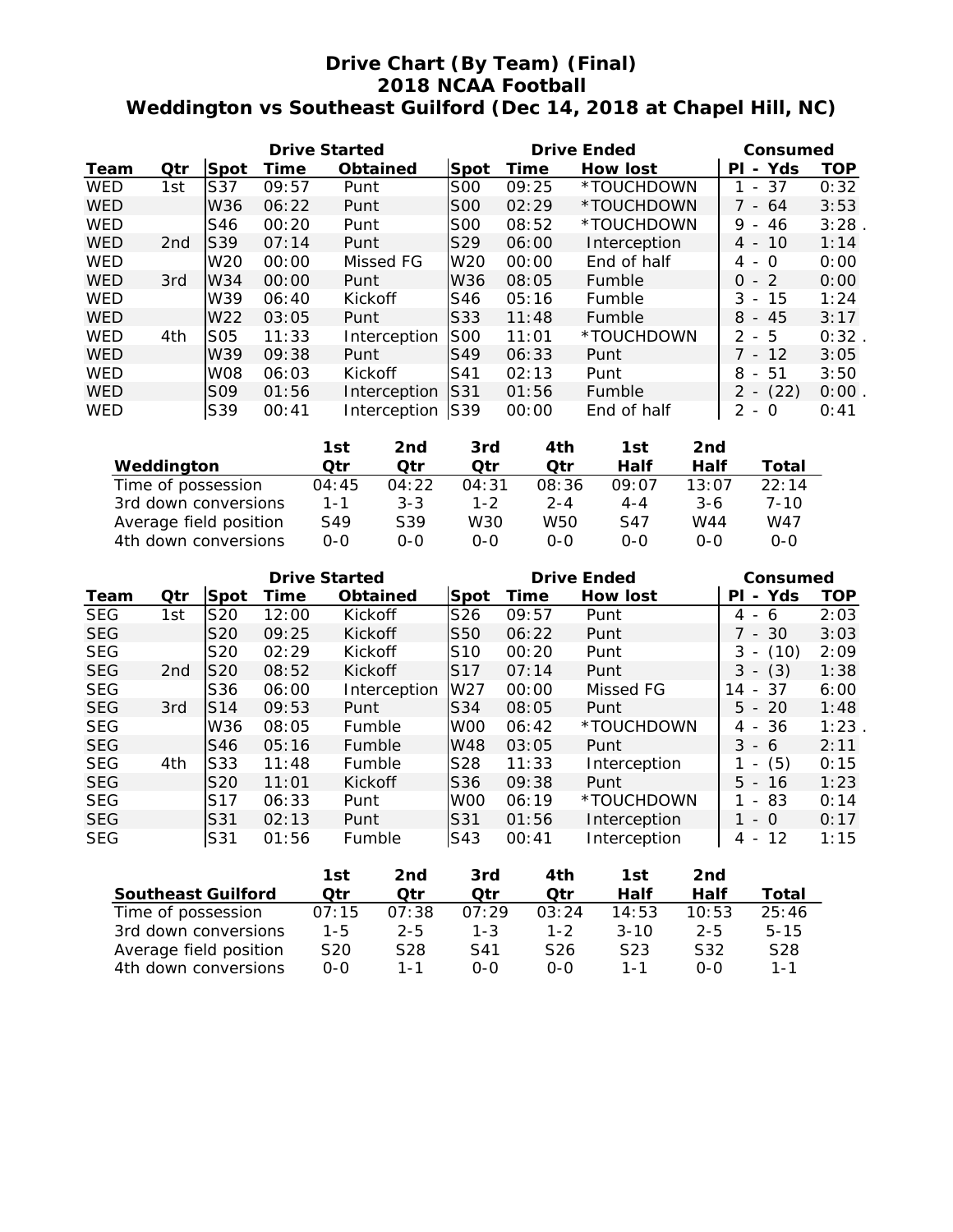# **Drive Chart (By Quarter) (Final) 2018 NCAA Football Weddington vs Southeast Guilford (Dec 14, 2018 at Chapel Hill, NC)**

|            |                 |             | <b>Drive Started</b> |                 |                 |             | <b>Drive Ended</b> | Consumed                                        |            |  |
|------------|-----------------|-------------|----------------------|-----------------|-----------------|-------------|--------------------|-------------------------------------------------|------------|--|
| Team       | Qtr             | <b>Spot</b> | Time                 | <b>Obtained</b> | Spot            | <b>Time</b> | <b>How lost</b>    | PI - Yds                                        | <b>TOP</b> |  |
| <b>SEG</b> | 1st             | S20         | 12:00                | Kickoff         | S26             | 09:57       | Punt               | 4<br>- 6                                        | 2:03       |  |
| <b>WED</b> |                 | S37         | 09:57                | Punt            | <b>SOO</b>      | 09:25       | *TOUCHDOWN         | 37<br>1<br>$\sim$                               | 0:32       |  |
| <b>SEG</b> |                 | S20         | 09:25                | Kickoff         | S50             | 06:22       | Punt               | $7 - 30$                                        | 3:03       |  |
| <b>WED</b> |                 | W36         | 06:22                | Punt            | <b>SOO</b>      | 02:29       | *TOUCHDOWN         | 7 - 64                                          | 3:53       |  |
| <b>SEG</b> |                 | S20         | 02:29                | Kickoff         | S <sub>10</sub> | 00:20       | Punt               | 3<br>(10)<br>$\overline{\phantom{a}}$           | 2:09       |  |
| <b>WED</b> |                 | S46         | 00:20                | Punt            | <b>S00</b>      | 08:52       | *TOUCHDOWN         | 9<br>46<br>$\overline{\phantom{a}}$             | 3:28       |  |
| <b>SEG</b> | 2 <sub>nd</sub> | S20         | 08:52                | Kickoff         | S17             | 07:14       | Punt               | 3<br>(3)                                        | 1:38       |  |
| <b>WED</b> |                 | S39         | 07:14                | Punt            | S29             | 06:00       | Interception       | $4 -$<br>10                                     | 1:14       |  |
| <b>SEG</b> |                 | S36         | 06:00                | Interception    | W <sub>27</sub> | 00:00       | Missed FG          | 37<br>14<br>$\overline{\phantom{a}}$            | 6:00       |  |
| <b>WED</b> |                 | W20         | 00:00                | Missed FG       | W20             | 00:00       | End of half        | $\Omega$<br>4<br>$\sim$                         | 0:00       |  |
| <b>SEG</b> | 3rd             | S14         | 09:53                | Punt            | S34             | 08:05       | Punt               | 5<br>20<br>$\overline{\phantom{a}}$             | 1:48       |  |
| <b>WED</b> |                 | W34         | 00:00                | Punt            | W36             | 08:05       | Fumble             | 2<br>$\Omega$<br>$\overline{\phantom{a}}$       | 0:00       |  |
| <b>SEG</b> |                 | W36         | 08:05                | Fumble          | W <sub>00</sub> | 06:42       | *TOUCHDOWN         | 36<br>4<br>$\overline{\phantom{a}}$             | 1:23       |  |
| <b>WED</b> |                 | W39         | 06:40                | Kickoff         | S46             | 05:16       | Fumble             | 3<br>15<br>$\overline{\phantom{a}}$             | 1:24       |  |
| <b>SEG</b> |                 | S46         | 05:16                | Fumble          | W48             | 03:05       | Punt               | 3<br>6<br>$\overline{\phantom{a}}$              | 2:11       |  |
| <b>WED</b> |                 | W22         | 03:05                | Punt            | S33             | 11:48       | Fumble             | 8<br>$-45$                                      | 3:17       |  |
| <b>SEG</b> | 4th             | S33         | 11:48                | Fumble          | S28             | 11:33       | Interception       | 1<br>(5)<br>$\overline{\phantom{a}}$            | 0:15       |  |
| <b>WED</b> |                 | <b>S05</b>  | 11:33                | Interception    | <b>S00</b>      | 11:01       | *TOUCHDOWN         | 5<br>$\overline{2}$<br>$\overline{\phantom{a}}$ | 0:32       |  |
| <b>SEG</b> |                 | S20         | 11:01                | Kickoff         | S36             | 09:38       | Punt               | 5<br>16<br>$\overline{\phantom{a}}$             | 1:23       |  |
| <b>WED</b> |                 | W39         | 09:38                | Punt            | S49             | 06:33       | Punt               | $7 - 12$                                        | 3:05       |  |
| <b>SEG</b> |                 | S17         | 06:33                | Punt            | W <sub>00</sub> | 06:19       | *TOUCHDOWN         | 1<br>83<br>$\overline{\phantom{a}}$             | 0:14       |  |
| <b>WED</b> |                 | <b>W08</b>  | 06:03                | Kickoff         | S41             | 02:13       | Punt               | 8<br>$-51$                                      | 3:50       |  |
| <b>SEG</b> |                 | S31         | 02:13                | Punt            | S31             | 01:56       | Interception       | 1<br>0<br>$\overline{\phantom{a}}$              | 0:17       |  |
| <b>WED</b> |                 | S09         | 01:56                | Interception    | S31             | 01:56       | Fumble             | (22)<br>2<br>$\overline{\phantom{a}}$           | 0:00       |  |
| <b>SEG</b> |                 | S31         | 01:56                | Fumble          | S43             | 00:41       | Interception       | 12<br>4<br>$\overline{\phantom{a}}$             | 1:15       |  |
| <b>WED</b> |                 | S39         | 00:41                | Interception    | <b>S39</b>      | 00:00       | End of half        | $2 - 0$                                         | 0:41       |  |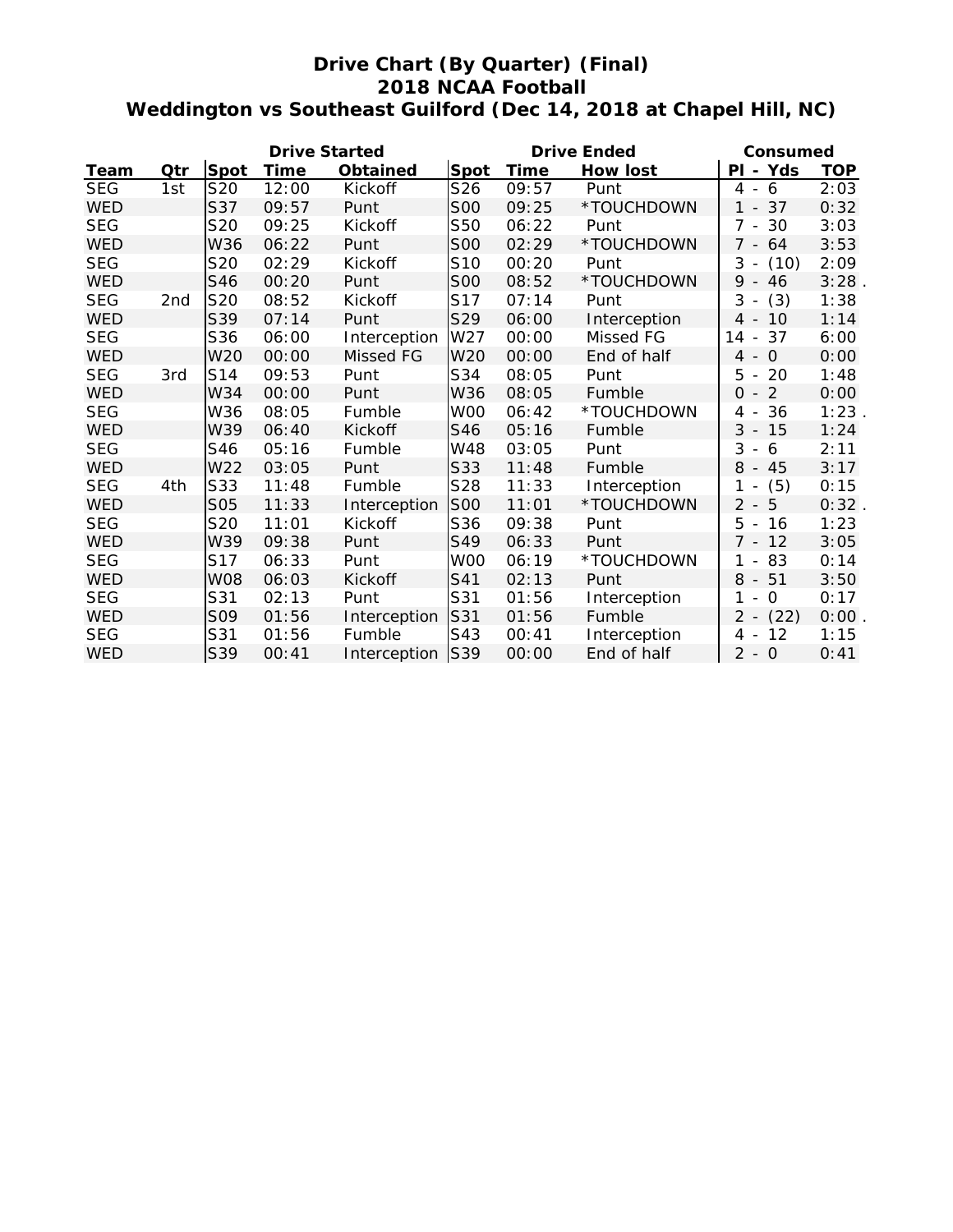## **Play-by-Play Summary (1st quarter) Weddington vs Southeast Guilford (Dec 14, 2018 at Chapel Hill, NC)**

|                                  | Weddington wins the coin toss and elects to defer.                                       |                |
|----------------------------------|------------------------------------------------------------------------------------------|----------------|
| 1-10 WED 40                      | WED ball on WED40.                                                                       |                |
|                                  | Ian Williams kickoff 60 yards to the SEG0, touchback.                                    |                |
| 1-10 SEG 20                      | Ryan Douglas pass incomplete to Oct. Benton.                                             |                |
| 2-10 SEG 20                      | Jalen Fairley rush for 9 yards to the SEG29.                                             |                |
| <b>SEG 29</b><br>$3 - 1$         | Ryan Douglas pass incomplete to Zavier Byrd.                                             |                |
| <b>SEG 29</b><br>$4 - 1$         | 3rd and $11$ .                                                                           |                |
| 3-11 SEG 29                      | PENALTY SEG false start 5 yards to the SEG24.                                            |                |
| 3-16 SEG 24                      | Ryan Douglas rush for 2 yards to the SEG26 (Alec Mock).                                  |                |
| 4-14 SEG 26                      | Braxton King punt 19 yards to the SEG45, James Shipley return 8 yards to the SEG37       |                |
|                                  | (Zavier Byrd).                                                                           |                |
|                                  | 4 plays, 6 yards, $2:03$                                                                 |                |
| WEDDINGTON drive start at 09:57. |                                                                                          |                |
| 1-10 SEG 37                      | PENALTY WED offside 5 yards to the SEG42.                                                |                |
| 1-15 SEG 42                      | Whitner Litton pass complete to Max Brimigion for 42 yards to the SEG0, 1ST DOWN WED,    | P1             |
|                                  | TOUCHDOWN, clock 09:25.                                                                  |                |
| 1-G SEG 02                       | Ian Williams kick attempt good.                                                          |                |
|                                  | Weddington 7, Southeast Guilford 0                                                       |                |
| 1-G WED 40                       | PENALTY SEG illegal procedure 5 yards to the WED45.                                      |                |
|                                  | 1 play, 37 yards, 0:32                                                                   |                |
|                                  | Ian Williams kickoff 55 yards to the SEG0, touchback.                                    |                |
|                                  | SOUTHEAST GUILFORD drive start at 09:25.                                                 |                |
| 1-10 SEG 20                      | Ryan Douglas rush for 5 yards to the SEG25 (R. Watterson).                               |                |
| $2 - 5$<br><b>SEG 25</b>         | Ryan Douglas rush for 4 yards to the SEG29 (James Shipley).                              |                |
| <b>SEG 29</b><br>$3 - 1$         | Braxton King rush for 1 yard to the SEG30, 1ST DOWN SEG (Jay Terrano; Ryan Goldstein).   | R1             |
| 1-10 SEG 30                      | Ryan Douglas rush for 17 yards to the SEG47, 1ST DOWN SEG, out-of-bounds (Eamon Murphy). | R2             |
| 1-10 SEG 47                      | Ryan Douglas rush for 3 yards to the 50 yardline (R. Watterson).                         |                |
| 2-7 SEG 50                       | PENALTY WED offside defense 5 yards to the WED45.                                        |                |
| $2 - 2$<br><b>WED 45</b>         | Ryan Douglas pass incomplete to Tyler Hoff.                                              |                |
| 3-2 WED 45                       | PENALTY SEG false start 5 yards to the 50 yardline.                                      |                |
| $3 - 7$<br><b>SEG 50</b>         | Ryan Douglas pass incomplete to Tyler Hoff.                                              |                |
| $4 - 7$<br><b>SEG 50</b>         | Braxton King punt 30 yards to the WED20, Bryson Parker return 16 yards to the WED36.     |                |
|                                  | 7 plays, 30 yards, 3:03                                                                  |                |
| WEDDINGTON drive start at 06:22. |                                                                                          |                |
| 1-10 WED 36                      | Will Shipley rush for 6 yards to the WED42 (Chad Stephens).                              |                |
| 2-4 WED 42                       | Will Shipley rush for no gain to the WED42 (Chad Stephens).                              |                |
| 3-4 WED 42                       | PENALTY SEG offside defense 5 yards to the WED47, 1ST DOWN WED.                          | X2             |
| 1-10 WED 47                      | Wayne Dixie rush for 1 yard to the WED48 (Chad Stephens; Quan. Mansfield).               |                |
| 2-9 WED 48                       | PENALTY WED illegal block 5 yards to the WED43.                                          |                |
| 2-14 WED 43                      | Wayne Dixie rush for 3 yards to the WED46 (Justin Fleming; Quan. Mansfield).             |                |
| 3-11 WED 46                      | Whitner Litton pass complete to James Shipley for 12 yards to the SEG42, 1ST DOWN WED    | P <sub>3</sub> |
|                                  | (Jalen Stockham).                                                                        |                |
| 1-10 SEG 42                      | Whitner Litton pass complete to Will Shipley for no gain to the SEG42, out-of-bounds     |                |
|                                  | (Justin Fleming), PENALTY WED holding 11 yards to the WED47, NO PLAY.                    |                |
| 1-21 WED 47                      | Will Shipley rush for 3 yards to the 50 yardline (Marcus Thompson).                      |                |
| 2-18 WED 50                      | James Shipley pass complete to Will Shipley for 50 yards to the SEG0, 1ST DOWN WED,      | P4             |
|                                  | TOUCHDOWN, clock 02:29.                                                                  |                |
| 1-G SEG 02                       | Ian Williams kick attempt good.                                                          |                |
|                                  | Weddington 14, Southeast Guilford 0                                                      |                |
|                                  | 7 plays, 64 yards, 3:53                                                                  |                |
|                                  | Ian Williams kickoff 60 yards to the SEG0, touchback.                                    |                |
|                                  | SOUTHEAST GUILFORD drive start at 02:29.                                                 |                |
| 1-10 SEG 20                      | Ryan Douglas rush for loss of 1 yard to the SEG19 (Joe Zovistoski).                      |                |
| 2-11 SEG 19                      | Jalen Fairley rush for 4 yards to the SEG23 (Colby Barsz), PENALTY SEG holding 10 yards  |                |
|                                  | to the SEG9, NO PLAY.                                                                    |                |
| 2-21 SEG 09                      | Ryan Douglas pass incomplete to Oct. Benton (Max Brimigion).                             |                |
| 3-21 SEG 09                      | Ryan Douglas rush for 1 yard to the SEG10 (Joe Zovistoski).                              |                |
| 4-20 SEG 10                      | Braxton King punt 36 yards to the SEG46, fair catch by James Shipley.                    |                |
|                                  | 3 plays, minus 10 yards, 2:09                                                            |                |
| WEDDINGTON drive start at 00:20. |                                                                                          |                |

| 1-10 SEG 46 | Wayne Dixie rush for no gain to the SEG46 (Vaughn Neal; Quan. Mansfield). |
|-------------|---------------------------------------------------------------------------|
|             | END OF 1st QUARTER: Weddington 14, Southeast Guilford 0                   |
|             |                                                                           |

|                        |       | Time                               |   | 1st Downs |              |         | Conversions |          |                   |                  |
|------------------------|-------|------------------------------------|---|-----------|--------------|---------|-------------|----------|-------------------|------------------|
| <b>Quarter Summary</b> | Score | <b>Poss</b>                        | R | - P       | $\mathbf{x}$ | 3rd     | 4th         | Rushina  | Passing           | <b>Penalties</b> |
| Weddington             |       | $14 \t04:45 \t0 \t3 \t1 \t4 \t1-1$ |   |           |              |         | . റ-റ       | $6 - 13$ | $3 - 3 - 0 - 104$ | 4-26             |
| Southeast Guilford     |       | 0.07:15.2                          |   | $\Omega$  | $0\quad 2$   | $1 - 5$ | റ-റ         | $9 - 41$ | $0 - 5 - 0 - 0$   | 5-30             |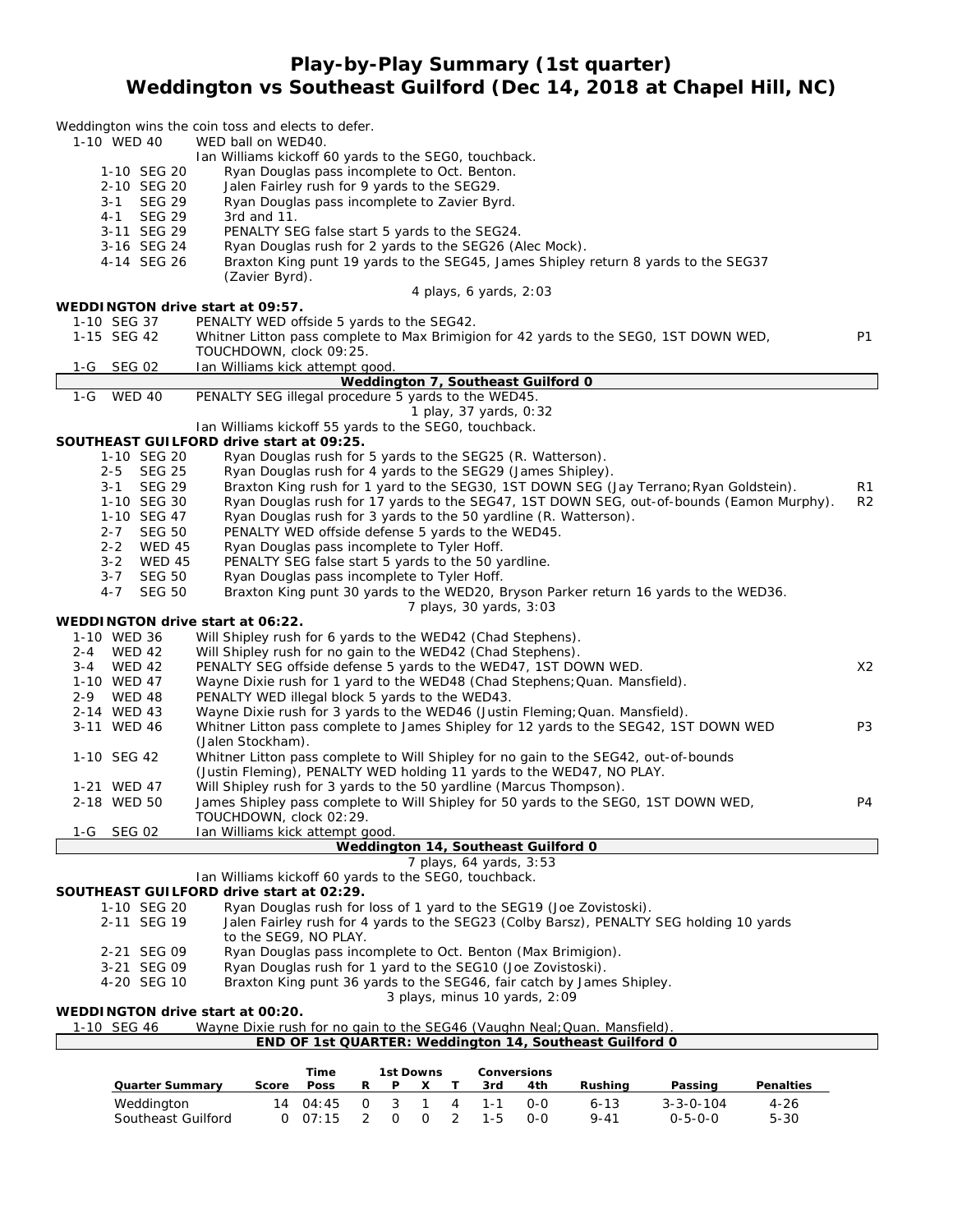## **Play-by-Play Summary (2nd quarter) Weddington vs Southeast Guilford (Dec 14, 2018 at Chapel Hill, NC)**

|         | 2-10 SEG 46   |                             | Start of 2nd quarter, clock 12:00.                                                                                                     |                |  |  |  |  |  |  |  |
|---------|---------------|-----------------------------|----------------------------------------------------------------------------------------------------------------------------------------|----------------|--|--|--|--|--|--|--|
|         | 2-10 SEG 46   |                             | Wayne Dixie rush for 1 yard to the SEG45 (Brett Shreve; Zavier Byrd).                                                                  |                |  |  |  |  |  |  |  |
|         | 3-9 SEG 45    |                             | Whitner Litton pass complete to Eamon Murphy for 17 yards to the SEG28, 1ST DOWN WED                                                   | <b>P5</b>      |  |  |  |  |  |  |  |
|         |               |                             | (Jalen Stockham).                                                                                                                      |                |  |  |  |  |  |  |  |
|         | 1-10 SEG 28   |                             | James Shipley rush for no gain to the SEG28 (Jalen Stockham).                                                                          |                |  |  |  |  |  |  |  |
|         | 2-10 SEG 28   |                             | Whitner Litton pass incomplete to Will Shipley.                                                                                        |                |  |  |  |  |  |  |  |
|         | 3-10 SEG 28   |                             | Whitner Litton pass complete to James Shipley for 13 yards to the SEG15, 1ST DOWN WED<br><b>P6</b>                                     |                |  |  |  |  |  |  |  |
|         |               |                             | (Jalen Stockham).                                                                                                                      |                |  |  |  |  |  |  |  |
|         | 1-10 SEG 15   |                             | Will Shipley rush for 6 yards to the SEG9 (Jalen Stockham; Kyree Burns).                                                               |                |  |  |  |  |  |  |  |
| $2 - 4$ | <b>SEG 09</b> |                             | Wayne Dixie rush for 1 yard to the SEG8 (Quan. Mansfield).                                                                             |                |  |  |  |  |  |  |  |
| $3 - 3$ | <b>SEG 08</b> |                             | Whitner Litton pass complete to James Shipley for 8 yards to the SEGO, 1ST DOWN WED,                                                   | <b>P7</b>      |  |  |  |  |  |  |  |
|         |               |                             | TOUCHDOWN, clock 08:52.                                                                                                                |                |  |  |  |  |  |  |  |
|         | 1-G SEG 02    |                             | Ian Williams kick attempt failed (blocked) (blocked by Jalen Stockham).                                                                |                |  |  |  |  |  |  |  |
|         |               |                             | Weddington 20, Southeast Guilford 0                                                                                                    |                |  |  |  |  |  |  |  |
|         |               |                             | 9 plays, 46 yards, 3:28<br>Ian Williams kickoff 60 yards to the SEGO, touchback.                                                       |                |  |  |  |  |  |  |  |
|         |               |                             | SOUTHEAST GUILFORD drive start at 08:52.                                                                                               |                |  |  |  |  |  |  |  |
|         |               | 1-10 SEG 20                 | Jalen Fairley rush for loss of 5 yards to the SEG15 (Ryan Goldstein).                                                                  |                |  |  |  |  |  |  |  |
|         |               | 2-15 SEG 15                 | Timeout Southeast Guilford, clock 08:15.                                                                                               |                |  |  |  |  |  |  |  |
|         |               | 2-15 SEG 15                 | Jalen Fairley rush for 2 yards to the SEG17 (Will Shipley).                                                                            |                |  |  |  |  |  |  |  |
|         |               | 3-13 SEG 17                 | Ryan Douglas pass incomplete.                                                                                                          |                |  |  |  |  |  |  |  |
|         |               | 4-13 SEG 17                 | Braxton King punt 33 yards to the 50 yardline, James Shipley return 11 yards to the SEG39                                              |                |  |  |  |  |  |  |  |
|         |               |                             | (Brett Shreve).                                                                                                                        |                |  |  |  |  |  |  |  |
|         |               |                             | 3 plays, minus 3 yards, 1:38                                                                                                           |                |  |  |  |  |  |  |  |
|         |               |                             | WEDDINGTON drive start at 07:14.                                                                                                       |                |  |  |  |  |  |  |  |
|         | 1-10 SEG 39   |                             | Wayne Dixie rush for 3 yards to the SEG36 (Chad Stephens).                                                                             |                |  |  |  |  |  |  |  |
|         | 2-7 SEG 36    |                             | Whitner Litton pass complete to James Shipley for 7 yards to the SEG29, 1ST DOWN WED                                                   | P <sub>8</sub> |  |  |  |  |  |  |  |
|         |               |                             | (Kyree Burns).                                                                                                                         |                |  |  |  |  |  |  |  |
|         | 1-10 SEG 29   |                             | Whitner Litton pass incomplete to Chazton Jordan.                                                                                      |                |  |  |  |  |  |  |  |
|         | 2-10 SEG 29   |                             | Whitner Litton pass intercepted by Quan. Mansfield at the SEG36, Quan. Mansfield return 0                                              |                |  |  |  |  |  |  |  |
|         |               |                             | yards to the SEG36.                                                                                                                    |                |  |  |  |  |  |  |  |
|         |               |                             | 4 plays, 10 yards, 1:14                                                                                                                |                |  |  |  |  |  |  |  |
|         |               |                             | SOUTHEAST GUILFORD drive start at 06:00.                                                                                               |                |  |  |  |  |  |  |  |
|         |               | 1-10 SEG 36                 | PENALTY SEG illegal motion 5 yards to the SEG31.                                                                                       |                |  |  |  |  |  |  |  |
|         |               | 1-15 SEG 31                 | Jalen Fairley rush for 13 yards to the SEG44 (James Shipley).                                                                          |                |  |  |  |  |  |  |  |
|         | $3 - 1$       | 2-2 SEG 44<br><b>SEG 45</b> | Jalen Fairley rush for 1 yard to the SEG45 (Eamon Murphy; Will Shipley).                                                               | R <sub>3</sub> |  |  |  |  |  |  |  |
|         |               |                             | Chad Stephens rush for 7 yards to the WED48, 1ST DOWN SEG (Jake Wallace; Alec Mock).                                                   |                |  |  |  |  |  |  |  |
|         |               | 1-10 WED 48<br>2-7 WED 45   | Chad Stephens rush for 3 yards to the WED45 (Jared Papke; Eamon Murphy).<br>Ryan Douglas rush for 2 yards to the WED43 (Eamon Murphy). |                |  |  |  |  |  |  |  |
|         | $3 - 5$       | <b>WED 43</b>               | 3rd and 1.                                                                                                                             |                |  |  |  |  |  |  |  |
|         | $3 - 1$       | <b>WED 43</b>               | Chad Stephens rush for 2 yards to the WED41, 1ST DOWN SEG (Joe Zovistoski; Trey Alsbrooks).                                            | R4             |  |  |  |  |  |  |  |
|         |               | 1-10 WED 41                 | Ryan Douglas rush for 5 yards to the WED36 (Eamon Murphy; Jared Papke).                                                                |                |  |  |  |  |  |  |  |
|         | $2 - 5$       | <b>WED 36</b>               | Ryan Douglas rush for 4 yards to the WED32 (Jared Papke).                                                                              |                |  |  |  |  |  |  |  |
|         | $3 - 1$       | <b>WED 32</b>               | Ryan Douglas rush for no gain to the WED32 (Eamon Murphy).                                                                             |                |  |  |  |  |  |  |  |
|         | 4 - 1         | <b>WED 32</b>               | Chad Stephens rush for 3 yards to the WED29, 1ST DOWN SEG (Eamon Murphy).                                                              | R <sub>5</sub> |  |  |  |  |  |  |  |
|         |               | 1-10 WED 29                 | Ryan Douglas rush for 3 yards to the WED26 (Jake Wallace; Eamon Murphy).                                                               |                |  |  |  |  |  |  |  |
|         | $2 - 7$       | <b>WED 26</b>               | Ryan Douglas rush for loss of 2 yards to the WED28 (Alec Mock).                                                                        |                |  |  |  |  |  |  |  |
|         | $3-9$         | <b>WED 28</b>               | Adam Douglas rush for 1 yard to the WED27 (Alec Mock).                                                                                 |                |  |  |  |  |  |  |  |
|         | $4 - 8$       | <b>WED 27</b>               | John. Medlin field goal attempt from 44 MISSED - wide left, spot at WED20, clock 00:00.                                                |                |  |  |  |  |  |  |  |
|         |               |                             | 14 plays, 37 yards, 6:00                                                                                                               |                |  |  |  |  |  |  |  |
|         | 1-10 WED 20   |                             | WED Team rush for no gain to the WED20.                                                                                                |                |  |  |  |  |  |  |  |

End of half, clock 00:00.

### *1 play, 0 yards, 0:00*

|                        |       | Time        |        |          | 1st Downs |                | <b>Conversions</b> |     |          |                  |                  |
|------------------------|-------|-------------|--------|----------|-----------|----------------|--------------------|-----|----------|------------------|------------------|
| <b>Quarter Summary</b> | Score | <b>Poss</b> | R      | <b>P</b> |           |                | 3rd                | 4th | Rushina  | Passing          | <b>Penalties</b> |
| Weddington             |       | 6 $04:22$   | $\cap$ | 4        | $\cap$    | 4              | $3 - 3$            | റ-റ | $6 - 11$ | $4 - 7 - 1 - 45$ | 0-0              |
| Southeast Guilford     |       | 01:38       |        |          |           | $\overline{3}$ | $2 - 5$            |     | 15-39    | $0 - 1 - 0 - 0$  | $1 - 5$          |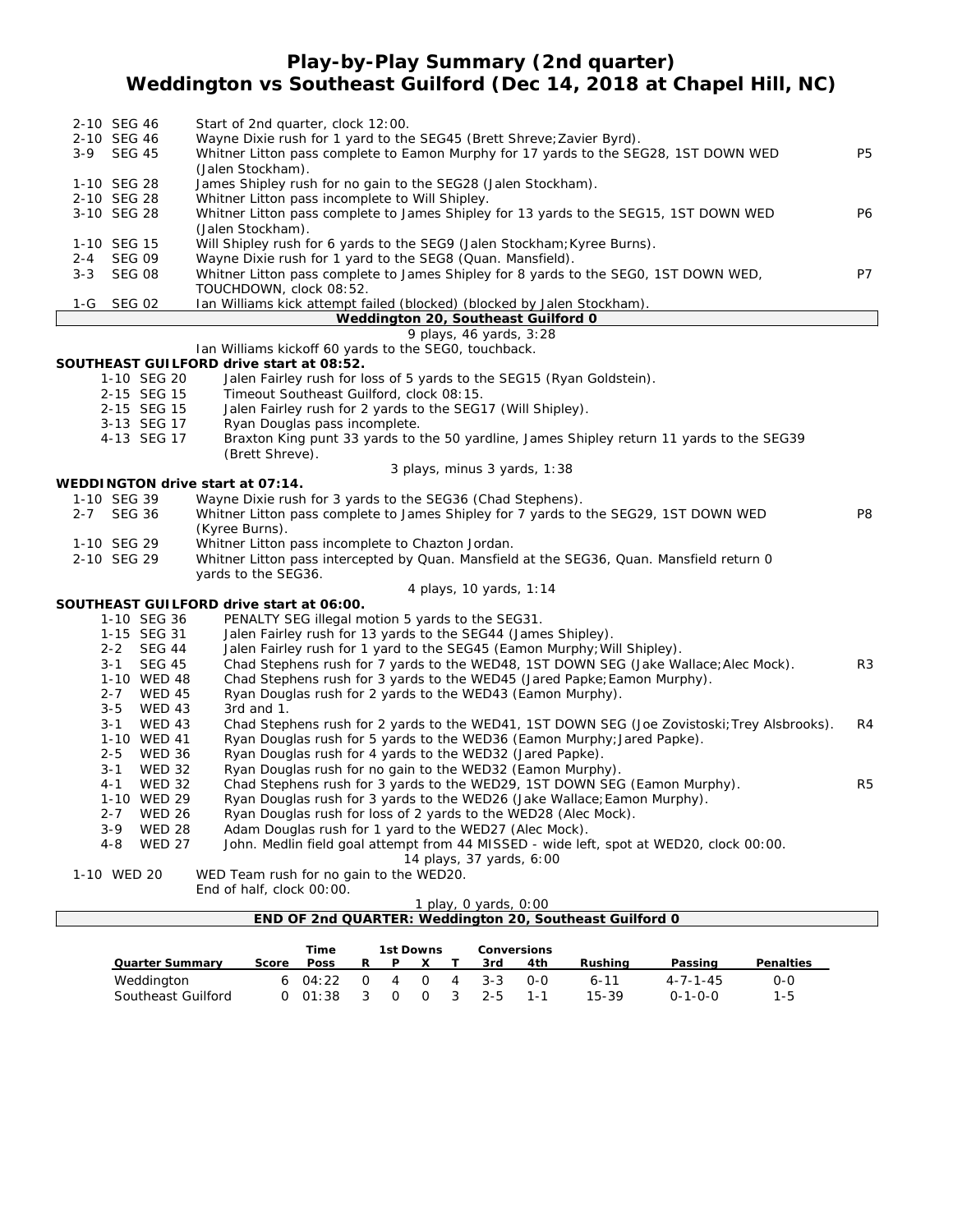### **Play-by-Play Summary (3rd quarter)**

# **Weddington vs Southeast Guilford (Dec 14, 2018 at Chapel Hill, NC)**

|                                  | Start of 3rd quarter, clock 12:00, WED ball on SEG47.                                                                                            |                 |
|----------------------------------|--------------------------------------------------------------------------------------------------------------------------------------------------|-----------------|
| 2-10 SEG 47                      | Whitner Litton pass complete to James Shipley for 3 yards to the SEG44 (Justin Fleming).                                                         |                 |
| <b>SEG 44</b><br>$3 - 7$         | 2nd and $8.$                                                                                                                                     |                 |
| <b>SEG 44</b><br>$2 - 8$         | Will Shipley rush for no gain to the SEG44.                                                                                                      |                 |
| 3-8 SEG 44                       | Whitner Litton sacked for loss of 7 yards to the WED49 (Quan. Mansfield).                                                                        |                 |
| 4-15 WED 49                      | Ian Williams punt 37 yards to the SEG14, downed.                                                                                                 |                 |
| 1-10 SEG 14                      | SOUTHEAST GUILFORD drive start at 09:53.<br>Ryan Douglas rush for 6 yards to the SEG20 (Ryan Goldstein).                                         |                 |
| 2-4 SEG 20                       | Ryan Douglas rush for 12 yards to the SEG32, 1ST DOWN SEG (James Shipley).                                                                       | R6              |
| 1-10 SEG 32                      | Braxton King rush for 2 yards to the SEG34 (Eamon Murphy).                                                                                       |                 |
| <b>SEG 34</b><br>$2 - 8$         | Ryan Douglas pass incomplete to Tyler Hoff, dropped pass.                                                                                        |                 |
| 3-8 SEG 34                       | Ryan Douglas pass incomplete to Tyler Hoff.                                                                                                      |                 |
| <b>SEG 34</b><br>$4 - 8$         | Braxton King punt 42 yards to the WED24, James Shipley return 10 yards to the WED34,                                                             |                 |
|                                  | fumble by James Shipley recovered by SEG SEG Team at WED36.                                                                                      |                 |
|                                  | 5 plays, 20 yards, 1:48                                                                                                                          |                 |
|                                  | SOUTHEAST GUILFORD drive start at 08:05.                                                                                                         |                 |
| 1-10 WED 36                      | PENALTY WED offside defense 5 yards to the WED31.                                                                                                |                 |
| 1-5 WED 31                       | PENALTY SEG false start 5 yards to the WED36.                                                                                                    |                 |
| 1-10 WED 36                      | Ryan Douglas rush for 15 yards to the WED21, 1ST DOWN SEG (Bryson Parker).                                                                       | R7              |
| 1-10 WED 21                      | Chad Stephens rush for 2 yards to the WED19 (Alec Mock).                                                                                         |                 |
| 2-8 WED 19                       | Ryan Douglas pass complete to Zavier Byrd for 7 yards to the WED12 (Bryson Parker).                                                              |                 |
| <b>WED 12</b><br>$3 - 1$         | Ryan Douglas rush for 12 yards to the WED0, 1ST DOWN SEG, TOUCHDOWN, clock 06:42.                                                                | R8              |
| 1-G WED 02                       | John. Medlin kick attempt good.<br>Weddington 20, Southeast Guilford 7                                                                           |                 |
|                                  | 4 plays, 36 yards, 1:25                                                                                                                          |                 |
|                                  | John. Medlin kickoff 21 yards to the WED39, downed.                                                                                              |                 |
| WEDDINGTON drive start at 06:40. |                                                                                                                                                  |                 |
| 1-10 WED 39                      | Whitner Litton sacked for loss of 9 yards to the WED30 (Braxton King).                                                                           |                 |
| 2-19 WED 30                      | Whitner Litton pass complete to James Shipley for 23 yards to the SEG47, 1ST DOWN WED                                                            | P9              |
|                                  | (Kyree Burns).                                                                                                                                   |                 |
| 1-10 SEG 47                      | Will Shipley rush for 1 yard to the SEG46, fumble forced by Jalen Stockham, fumble by                                                            |                 |
|                                  | Will Shipley recovered by SEG SEG Team at SEG46.                                                                                                 |                 |
|                                  | 3 plays, 15 yards, 1:24                                                                                                                          |                 |
| 1-10 SEG 46                      | Chad Stephens rush for no gain to the SEG46 (Eamon Murphy).                                                                                      |                 |
|                                  | SOUTHEAST GUILFORD drive start at 05:16.                                                                                                         |                 |
| 2-10 SEG 46                      | Ryan Douglas sacked for loss of 4 yards to the SEG42 (Trey Alsbrooks).                                                                           |                 |
| 3-14 SEG 42<br>4-4 WED 48        | Ryan Douglas pass complete to Adam Douglas for 10 yards to the WED48 (Bryson Parker).<br>Braxton King punt 26 yards to the WED22, out-of-bounds. |                 |
|                                  | 3 plays, 6 yards, 2:11                                                                                                                           |                 |
| WEDDINGTON drive start at 03:05. |                                                                                                                                                  |                 |
| 1-10 WED 22                      | PENALTY SEG offside defense 5 yards to the WED27.                                                                                                |                 |
| <b>WED 27</b><br>$1-5$           | Whitner Litton pass incomplete to Max Brimigion (Jalen Stockham).                                                                                |                 |
| <b>WED 27</b><br>$2 - 5$         | Will Shipley rush for 1 yard to the WED28 (Quan. Mansfield).                                                                                     |                 |
| <b>WED 28</b><br>3-4             | Whitner Litton pass complete to James Shipley for 9 yards to the WED37, 1ST DOWN WED                                                             | P <sub>10</sub> |
|                                  | (Jalen Stockham).                                                                                                                                |                 |
| 1-10 WED 37                      | Wayne Dixie rush for 6 yards to the WED43 (Jalen Stockham).                                                                                      |                 |
| $2 - 4$<br><b>WED 43</b>         | Wayne Dixie rush for 8 yards to the SEG49, 1ST DOWN WED, out-of-bounds (Jalen Stockham).                                                         | R11             |
| 1-10 SEG 49                      | Whitner Litton pass complete to James Shipley for 12 yards to the SEG37, 1ST DOWN WED                                                            | P12             |
|                                  | (Jalen Stockham).                                                                                                                                |                 |
| 1-10 SEG 37                      | Wayne Dixie rush for no gain to the SEG37 (Quan. Mansfield).                                                                                     |                 |
|                                  | END OF 3rd QUARTER: Weddington 20, Southeast Guilford 7                                                                                          |                 |

|                        |       | Time            |    | 1st Downs |          |   | <b>Conversions</b> |     |          |                  |                  |
|------------------------|-------|-----------------|----|-----------|----------|---|--------------------|-----|----------|------------------|------------------|
| <b>Quarter Summary</b> | Score | <b>Poss</b>     | R  | P         |          |   | 3rd                | 4th | Rushina  | Passing          | <b>Penalties</b> |
| Weddington             |       | $0 \quad 04:29$ |    | - 3       | $\Omega$ | 4 | $() - 1$           | റ-റ | 8-0      | $4 - 5 - 0 - 47$ | 1-5              |
| Southeast Guilford     |       | 05:24           | -3 | $\Omega$  | $\Omega$ | 3 | $1 - 3$            | റ-റ | $8 - 45$ | $2 - 4 - 0 - 17$ | $2 - 10$         |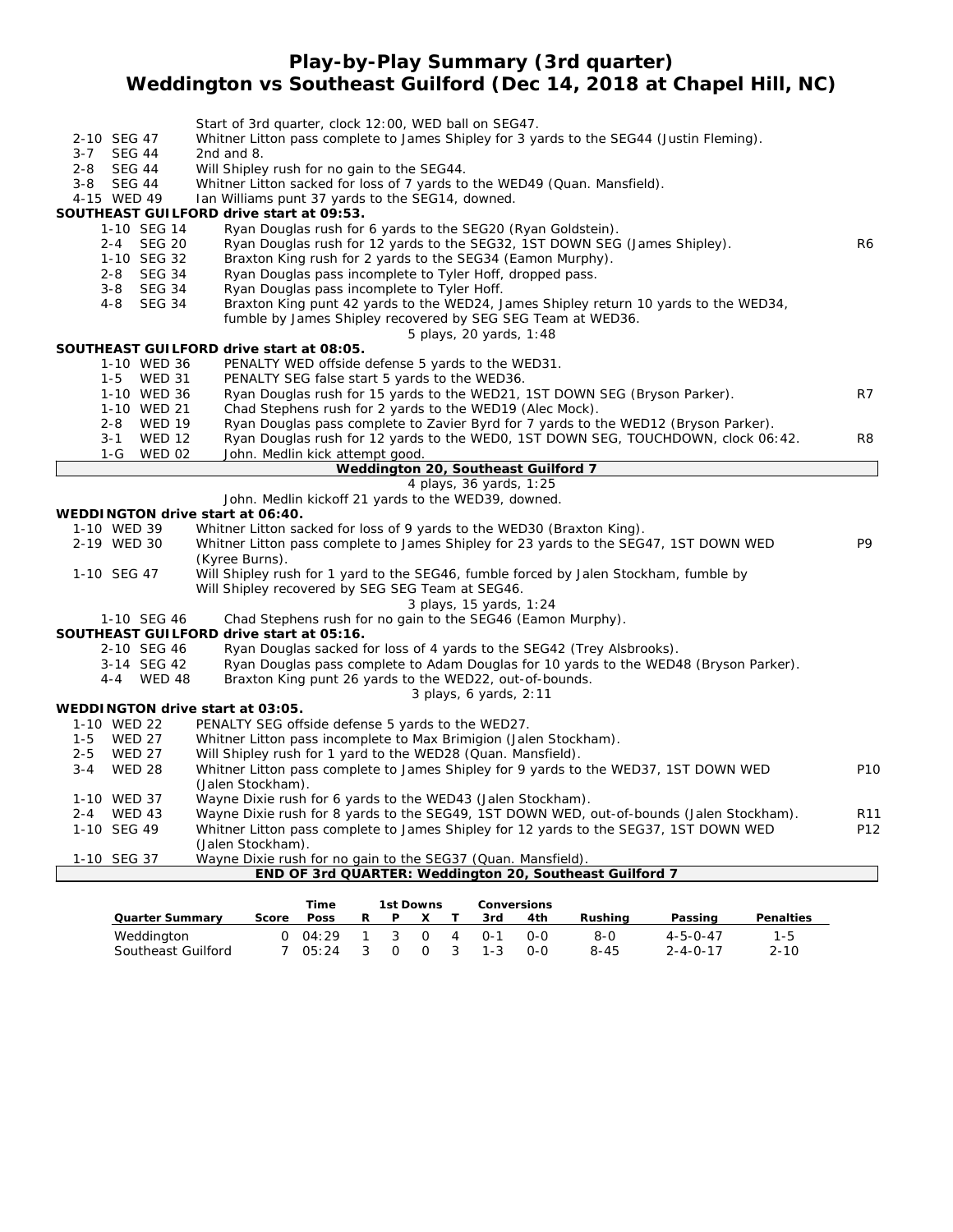# **Play-by-Play Summary (4th quarter) Weddington vs Southeast Guilford (Dec 14, 2018 at Chapel Hill, NC)**

| 2-10 SEG 37 | Start of 4th quarter, clock 12:00. |
|-------------|------------------------------------|
|             |                                    |

2-10 SEG 37 Wayne Dixie rush for 9 yards to the SEG28, fumble forced by Justin Fleming, fumble by

Wayne Dixie recovered by SEG Justin Fleming at SEG33.

*8 plays, 45 yards, 3:17*

#### **SOUTHEAST GUILFORD drive start at 11:48.**

1-10 SEG 33 PENALTY SEG false start 5 yards to the SEG28.<br>1-15 SEG 28 Ryan Douglas pass intercepted by James Shiple Ryan Douglas pass intercepted by James Shipley at the SEG42, James Shipley return 37 yards to the SEG5 (Ruben Thrasher).

*1 play, minus 5 yards, 0:15*

#### **WEDDINGTON drive start at 11:33.**

- 1-G SEG 05 PENALTY SEG offside defense 3 yards to the SEG2.
- 1-G SEG 02 Will Shipley rush for 1 yard to the SEG1 (Jalen Stockham).
- 2-G SEG 01 Will Shipley rush for 1 yard to the SEG0, TOUCHDOWN, clock 11:01.
- 1-G SEG 02 Ian Williams kick attempt good.

### **Weddington 27, Southeast Guilford 7**

*2 plays, 5 yards, 0:32* Ian Williams kickoff 60 yards to the SEG0, touchback.

#### **SOUTHEAST GUILFORD drive start at 11:01.**

- 
- 1-10 SEG 20 Ryan Douglas pass incomplete.<br>2-10 SEG 20 Ryan Douglas pass complete to Ryan Douglas pass complete to Jalen Stockham for 14 yards to the SEG34, 1ST DOWN SEG P9 (Eamon Murphy).
- 1-10 SEG 34 Ryan Douglas rush for 2 yards to the SEG36 (Jay Terrano).
- 2-8 SEG 36 Ryan Douglas pass incomplete.
- 3-8 SEG 36 Ryan Douglas pass incomplete.
- 4-8 SEG 36 Braxton King punt 25 yards to the WED39, out-of-bounds.

*5 plays, 16 yards, 1:23*

### **WEDDINGTON drive start at 09:38.**

|         |               | WEDDINGTON drive start at 09:38.                                                                                       |                 |
|---------|---------------|------------------------------------------------------------------------------------------------------------------------|-----------------|
|         | 1-10 WED 39   | Wayne Dixie rush for 3 yards to the WED42 (Chad Stephens).                                                             |                 |
| $2 - 7$ | WED 42        | Wayne Dixie rush for loss of 3 yards to the WED39 (Justin Fleming), PENALTY SEG face mask<br>5 yards to the WED44.     |                 |
| $2 - 5$ | <b>WED 44</b> | Will Shipley rush for loss of 3 yards to the WED41 (Brett Shreve).                                                     |                 |
| 3-8     | WED 41        | Whitner Litton pass complete to James Shipley for 10 yards to the SEG49, 1ST DOWN WED<br>(Justin Fleming).             | P <sub>13</sub> |
|         | 1-10 SEG 49   | Whitner Litton pass incomplete to Will Shipley.                                                                        |                 |
|         | 2-10 SEG 49   | Wayne Dixie rush for no gain to the SEG49 (Jake Rapp).                                                                 |                 |
|         | 3-10 SEG 49   | Whitner Litton pass incomplete.                                                                                        |                 |
|         | 4-10 SEG 49   | Ian Williams punt 32 yards to the SEG17, downed.                                                                       |                 |
|         |               | 7 plays, 12 yards, 3:05                                                                                                |                 |
|         |               | SOUTHEAST GUILFORD drive start at 06:33.                                                                               |                 |
|         | 1-10 SEG 17   | Ryan Douglas pass complete to Tyler Hoff for 83 yards to the WEDO, 1ST DOWN SEG,<br><b>TAU AU RAILLE LUIREACH 1999</b> | P <sub>10</sub> |

|            | TOUCHDOWN, Clock 06:19.        |
|------------|--------------------------------|
| 1-G WED 02 | John. Medlin kick attempt good |

| Weddington 27, Southeast Guilford 14 |  |  |  |
|--------------------------------------|--|--|--|
|                                      |  |  |  |

#### *1 play, 83 yards, 0:30*

Joseph Lowes kickoff 47 yards to the WED13, Jackson McClain return 3 yards to the WED16 (Jalen Stockham), PENALTY WED illegal block 8 yards to the WED8, 1st and 10, WED ball on WED8.

#### **WEDDINGTON drive start at 06:03.**

- 1-10 WED 08 Will Shipley rush for 3 yards to the WED11 (Vaughn Neal; Braxton King).
	- 2-7 WED 11 Will Shipley rush for 30 yards to the WED41, 1ST DOWN WED (Kyree Burns). R14
- 1-10 WED 41 Wayne Dixie rush for loss of 1 yard to the WED40 (Vaughn Neal).
- 2-11 WED 40 Wayne Dixie rush for loss of 2 yards to the WED38 (Quan. Mansfield;Chad Stephens). 3-13 WED 38 Whitner Litton pass complete to James Shipley for 16 yards to the SEG46, 1ST DOWN WED P15 (Jalen Stockham).
- 1-10 SEG 46 James Shipley rush for 2 yards to the SEG44 (Braxton King; Brett Shreve).
- 2-8 SEG 44 Wayne Dixie rush for no gain to the SEG44 (Brett Shreve).
- 3-8 SEG 44 Timeout Southeast Guilford, clock 02:26.
- 3-8 SEG 44 James Shipley rush for 3 yards to the SEG41 (Justin Fleming; Braxton King).
- 4-5 SEG 41 Timeout Southeast Guilford, clock 02:18.
- 4-5 SEG 41 Ian Williams punt 10 yards to the SEG31, Tony Graham return 0 yards to the SEG31.

*8 plays, 51 yards, 3:50*

#### **SOUTHEAST GUILFORD drive start at 02:13.**

1-10 SEG 31 Ryan Douglas pass intercepted by Eamon Murphy at the SEG39, Eamon Murphy return 30 yards to the SEG9. *1 play, 0 yards, 0:17*

#### **WEDDINGTON drive start at 01:56.**

- 1-G SEG 09 Wayne Dixie rush for loss of 5 yards to the SEG14 (Braxton King).
- 2-G SEG 14 Wayne Dixie rush for loss of 4 yards to the SEG18, fumble by Wayne Dixie recovered by SEG SEG Team at SEG31.